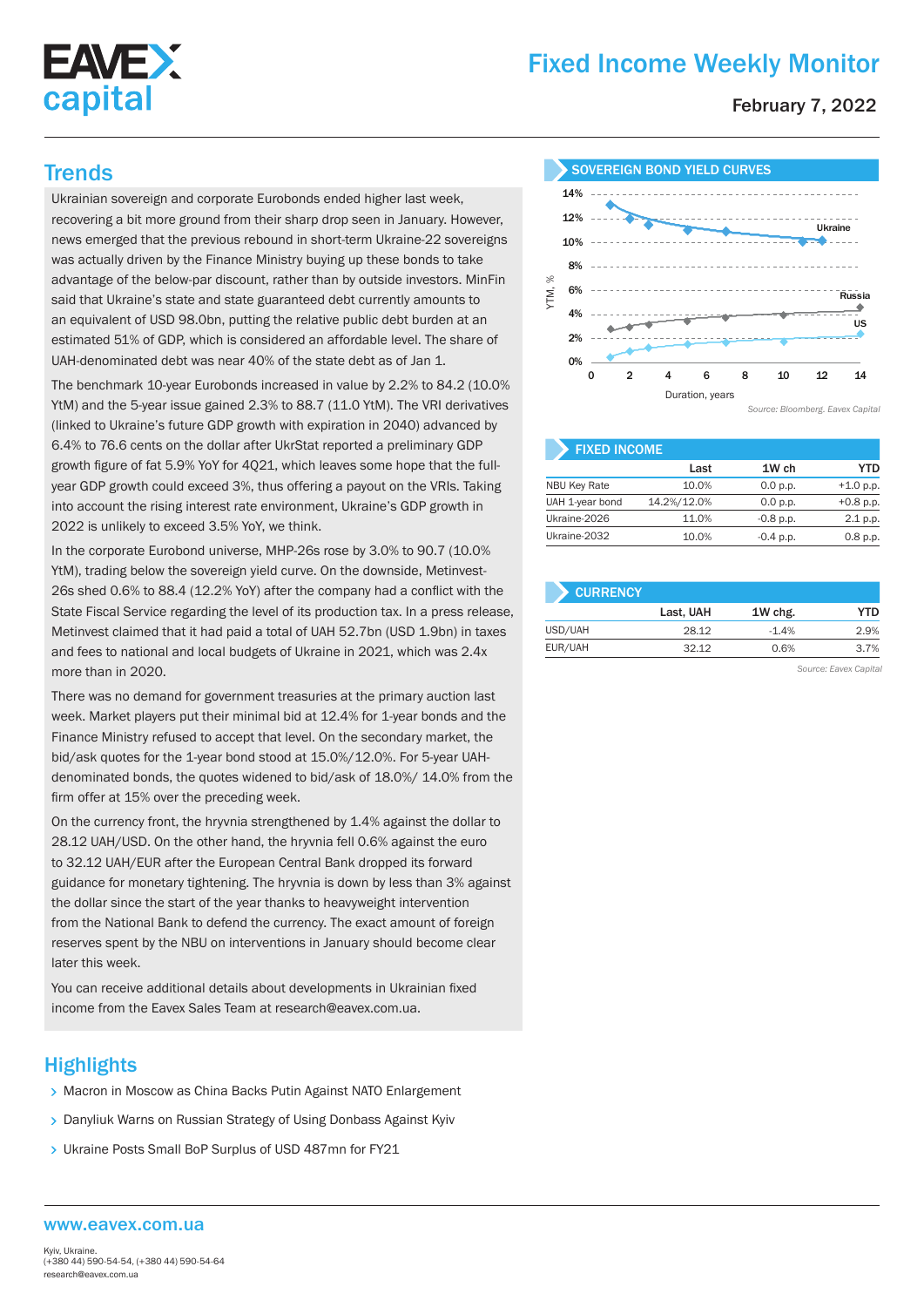

# Fixed Income Weekly Monitor

# Macron in Moscow as China Backs Putin Against NATO Enlargement

by Will Ritter w.ritter@eavex.com.ua

#### **NFWS**

French President Emmanuel Macron traveled to Moscow today (Feb 7) to meet with Russian President Putin in hopes of defusing the security crisis brought on by the concentration of Russian armed forces near Ukraine's northern border in both Russia and Belarus. Russian officials have indicated that they are expecting substantial new proposals from Macron that will take Russia's alleged security interests into account after the US administration and NATO both rejected the Kremlin's demand for a binding agreement to keep Ukraine from joining the Atlantic military alliance on the grounds of NATO's "open door policy". Putin and Macron are expected to hold a joint press conference later today. In other diplomatic news, Putin and Chinese leader Xi Jinping met on Friday (Feb 4) at the Beijing Olympics, and they issued a joint statement calling on the US to "abandon the ideologized approaches of the Cold War" and for NATO to cease further expansion. The statement did not specifically mention Ukraine.

## **COMMENTARY**

It appears that Macron has seized the initiative in an environment where the Biden administration has staked out a hard-line position and NATO Secretary-General Jens Stoltenberg (whose term ends in 4 months) has made no statements of any real diplomatic substance on the crisis beyond reflecting Washington's official line. Germany has also been rather inactive, as new Chancellor Olaf Scholz continues to get his coalition government up and running. In our view, NATO's claim of an opendoor policy to membership for Ukraine or other nations looks untenable, as NATO has already stated that it is not prepared to actually fight Russia over this ideological principle, giving the appearance that the alliance is too weak back up its positions. The key point to watch today in Moscow will be whether there is any concrete language from Macron on the possibility of a deal to keep Ukraine out of NATO; we note that Macron has the power to float such a concession if he so chooses, as new members are accepted into NATO only by unanimous consent of existing members. Macron is expected in Kyiv tomorrow (Feb 8) to meet with President Zelenskiy and fill him in on his discussions with the Kremlin. Zelenskiy was relatively quiet last week compared to his high-profile clashes with the Biden administration in January, but he did state that any new Russian aggression would not be limited to Ukraine, and would become a "full-fledged European war". Zelenskiy and Foreign Minister Dmytro Kuleba have been quite aggressive in trying to force Western governments specifically France, Germany, and the US - into more hawkish positions, and it will be interesting to see whether the Macron-Zelenskiy meeting tomorrow will feature any open disagreements.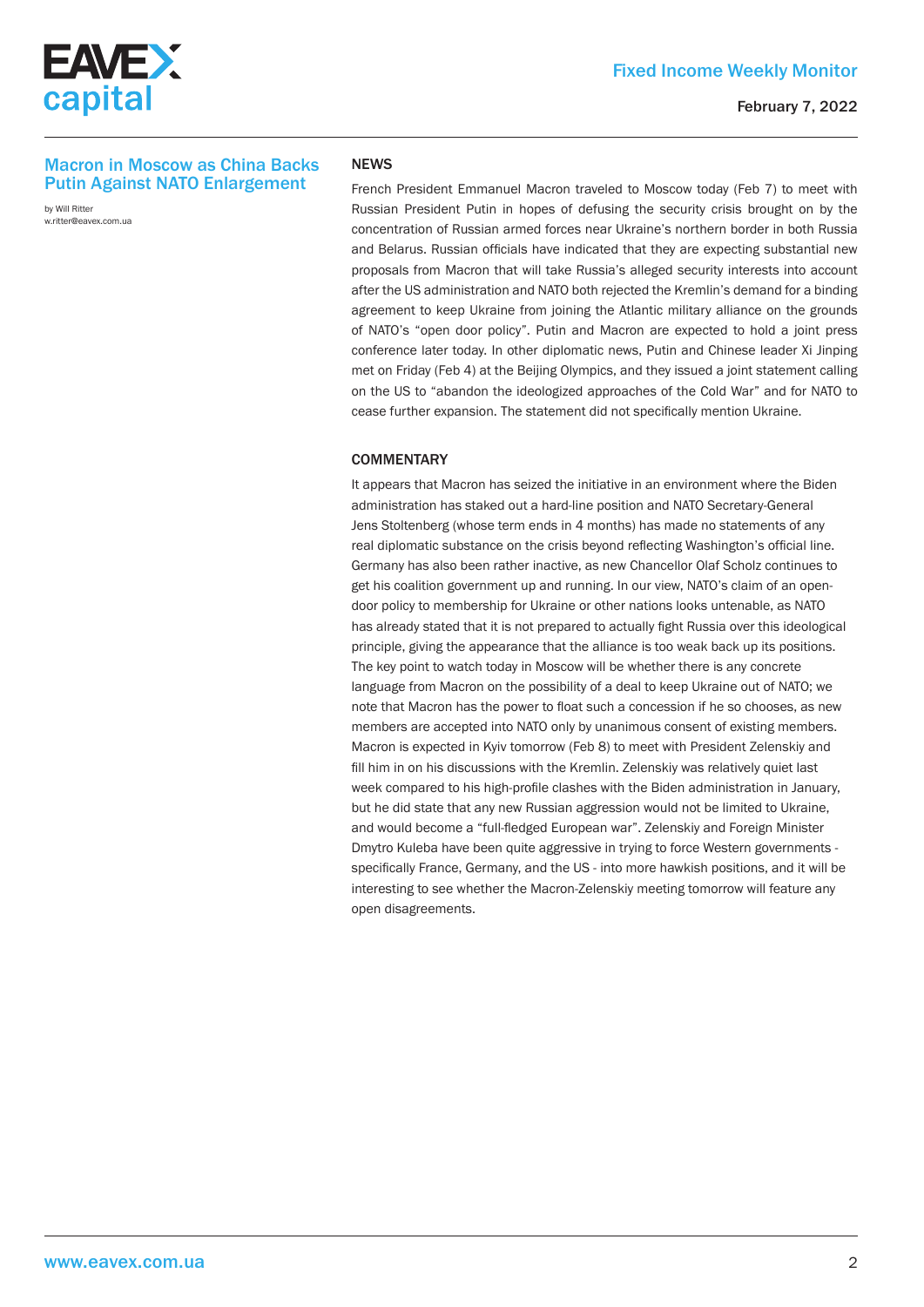

# Danyliuk Warns on Russian Strategy of Using Donbass Against Kyiv

by Will Ritter w.ritter@eavex.com.ua

#### **NEWS**

President Zelenskiy's former National Security Council (RNBO) chief Oleksandr Danyliuk warned that the Kremlin's strategy of forcing Kyiv to implement the 2015 Minsk peace deal to resolve the Donbass conflict represents a threat to the stability of the Ukrainian government, in an article published in the US national media outlet Politico on Thursday (Feb 3). Danyliuk said that the Minsk agreement platforms requiring Ukraine to offer special autonomy to the occupied Donbass could be used as a pretext for Ukrainian nationalist radicals working in concert with Russian special forces to launch an operation to overthrow the Zelenskiy government. Such a radical nationalist coup and the resulting chaos would then provide the Kremlin with a justification for invading Ukraine, Danyliuk said. Danyliuk was an early supporter of President Zelenskiy in 2019, but he left the RNBO after only 4 months in the job due to clashes within the new administration. He had previously served as Finance Minister in during the Poroshenko presidency.

## **COMMENTARY**

Danyliuk's article was notable because this angle, which we consider to be an accurate reflection of the Kremlin's strategy against Ukraine, has received little coverage in Western media amid the much louder noise about the Russian (and now also Belarusian) buildup of military power on the Ukrainian border. We think Danyliuk is right to remind the West that the Kremlin's preferred option is still internal destabilization of Ukraine via nominally anti-Russian militants, as this scenario gives Russia plausible deniability that might allow it to avoid the crushing Western sanctions that an unprovoked attack against Ukraine would surely bring.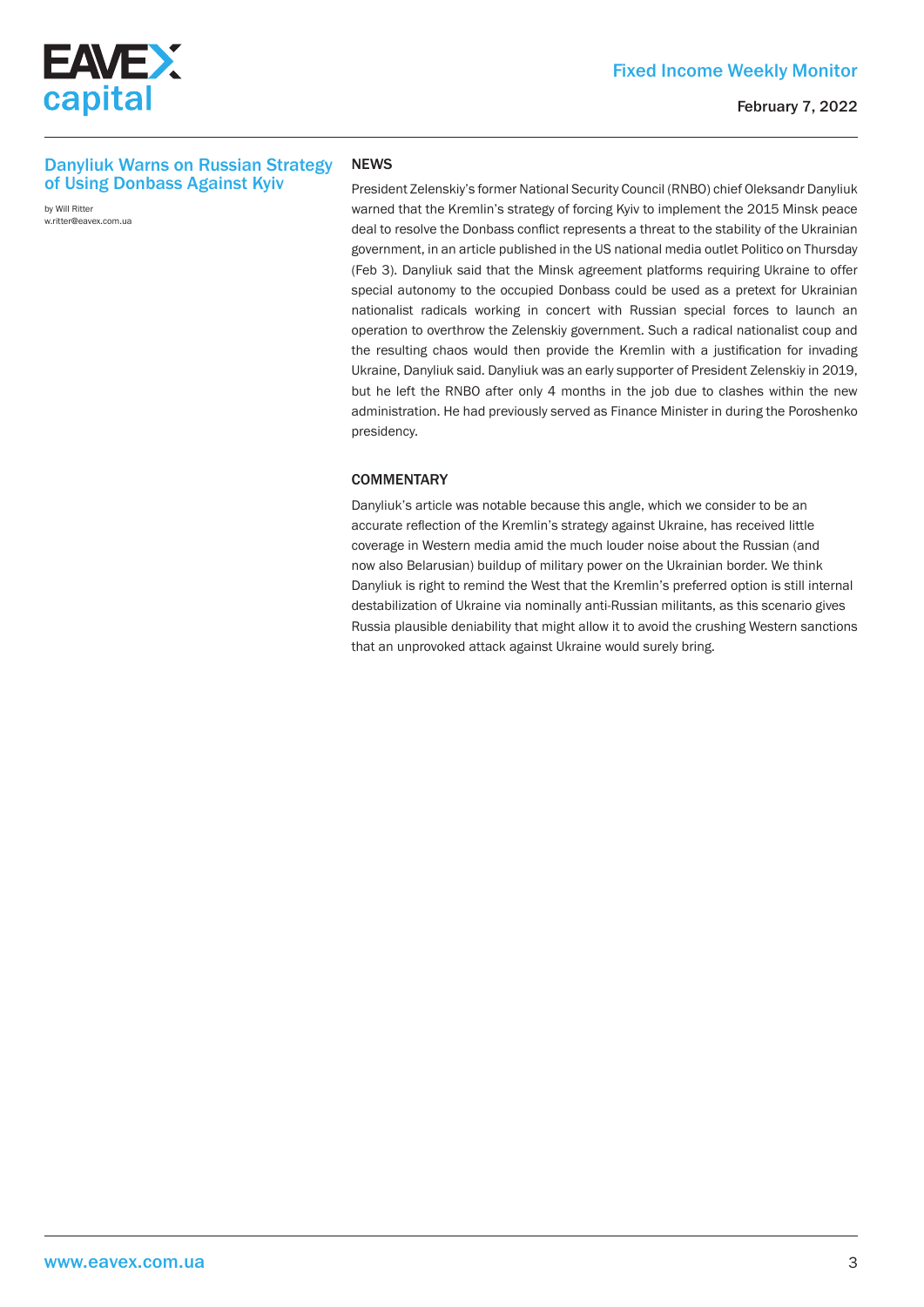

# Ukraine Posts Small BoP Surplus of USD 487mn for FY21

by Dmitriy Churin d.churin@eavex.com.ua

EAVE X

capital

#### **NEWS**

The National Bank reported that Ukraine had a balance of payments (BoP) surplus of USD 487mn for full-year 2021, down substantially from the surpluses of USD 2.0bn seen in FY20 and USD 5.9bn for FY19. The country had a current account (C/A) deficit of USD 2.1bn in 2021 (compared to a C/A surplus of USD 5.3bn for FY20). Ukraine's financial/capital account surplus was USD 2.6bn in FY21 (after a deficit of USD 3.3bn in FY20). The National Bank said that it had registered a foreign direct investment (FDI) inflow into Ukraine of USD 6.0bn.



#### **COMMENTARY**

In our view, the figure of USD 6.0bn FDI into Ukraine last year looks surprisingly high. However, the National Bank attributed this FDI figure to USD 4.2bn reinvestments of foreign capital into the country. Therefore we continue to believe that foreign direct investment into Ukraine is lower than what it should be in terms of the country's economic potential.

The current account (trade) deficit of USD 2.1bn for 2021 represents a deficit of 1.1% of GDP in relative terms. Ukraine's overall merchandise exports grew by 40% YoY to USD 63.1bn while the overall imports increased by 35% to USD 69.8bn in 2021. Agriculture and food exports accounted for 44% of Ukraine's total exports and steel exports accounted for 25% in the period. In major import categories, machinery and automobile imports represented 31% of total imports.

We forecast that the high energy costs this year will have a negative impact on Ukraine's current account balance, as the need to import at least 12bn cubic meters of natural gas in 2022 will be a very challenging task both technically and financially. We think that the C/A deficit will widen to 3.5% of GDP in 2022, putting additional pressure on the national currency. These pressures could push the hryvnia down by as much as 10% over the year to the 30 UAH/USD level, even without any major political disruptions. The currency has already edged down by 2.8% against the dollar so far this year, with the losses limited by heavy NBU intervention.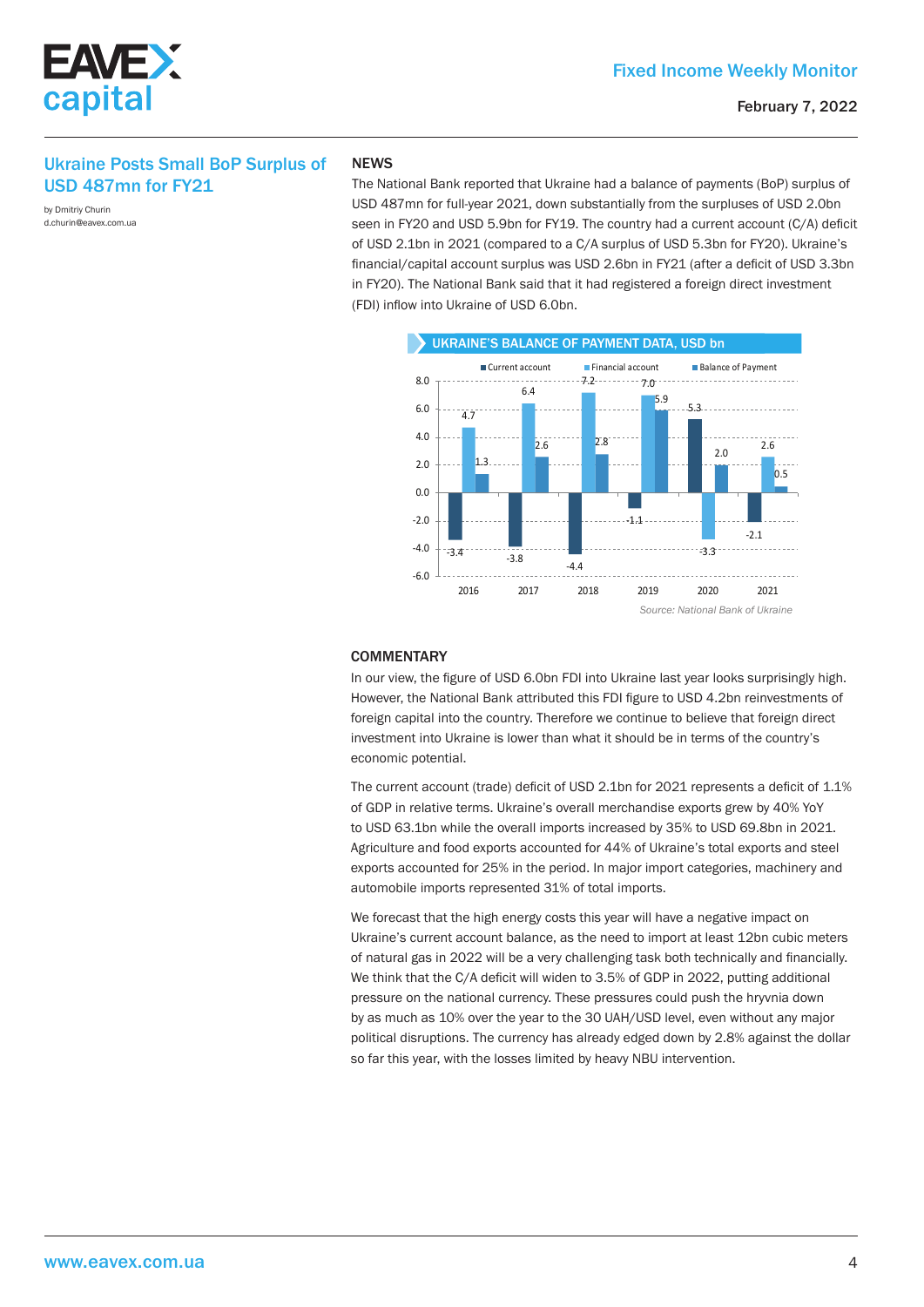

| <b>SELECTED UKRAINIAN EUROBONDS</b> |                     |                         |           |        |                  |                             |            |                      |
|-------------------------------------|---------------------|-------------------------|-----------|--------|------------------|-----------------------------|------------|----------------------|
| <b>Issue</b>                        | Indicative<br>Price | Price ch.,<br>$W/W$ , % | YTM,<br>% | Coupon | Maturity<br>Date | Volume<br>USD <sub>mn</sub> | Currency   | Ratings <sup>1</sup> |
| <b>Sovereign Eurobonds</b>          |                     |                         |           |        |                  |                             |            |                      |
| Ukraine, 2022                       | 97.5                | 1.6%                    | 14.9%     | 7.75%  | 1 Sept 2022      | 1,384                       | <b>USD</b> | B3/B/B               |
| Ukraine, 2026                       | 88.7                | 2.3%                    | 11.0%     | 7.75%  | 1 Sept 2026      | 1,318                       | <b>USD</b> | B3/B/B               |
| Ukraine, 2028                       | 95.1                | 3.4%                    | 11.1%     | 9.75%  | 1 Nov 2028       | 1,600                       | <b>USD</b> | B3/B/B               |
| Ukraine, 2032                       | 84.2                | 2.2%                    | 10.0%     | 7.38%  | 25 Sept 2032     | 3,000                       | <b>USD</b> | B3/B/B               |
| Ukraine, GDP-linked                 | 76.6                | 6.4%                    |           |        | 31 May 2040      | 3,214                       | <b>USD</b> | /B/                  |
| <b>Corporate Eurobonds</b>          |                     |                         |           |        |                  |                             |            |                      |
| <b>Kernel</b> , 2027                | 85.2                | $-0.2%$                 | 10.4%     | 6.75%  | 27 Oct 2027      | 300                         | <b>USD</b> | $/B+/$               |
| MHP, 2026                           | 90.7                | 3.0%                    | 10.0%     | 6.95%  | 4 Apr 2026       | 550                         | <b>USD</b> | B3/B/B               |
| MHP, 2029                           | 81.9                | $-0.7%$                 | 9.9%      | 6.25%  | 19 Sept 2029     | 350                         | <b>USD</b> | B3/B/B               |
| DTEK Energy, 2027                   | 49.0                | $-1.2%$                 | 20.8%     | 5.00%  | 31 Dec 2027      | 1,645                       | <b>USD</b> | $\frac{1}{2}$        |
| Metinvest, 2026                     | 88.4                | $-0.6%$                 | 12.2%     | 8.50%  | 23 Apr 2026      | 648                         | <b>USD</b> | $B2/B/BB-$           |
| Metinvest, 2029                     | 84.3                | 1.0%                    | 10.7%     | 7.75%  | 17 Oct 2029      | 500                         | <b>USD</b> | $B2/B/BB-$           |
| NaftoGaz, 2024                      | 81.5                | 4.2%                    | 17.9%     | 7.125% | 19 Jul 2024      | 600                         | <b>EUR</b> | $\frac{1}{2}$        |
| <b>Ukrainian Railways</b>           | 90.5                | 0.0%                    | 13.1%     | 8.25%  | 9 Jul 2024       | 500                         | <b>USD</b> | $\frac{1}{2}$        |
| <b>Bank Eurobonds</b>               |                     |                         |           |        |                  |                             |            |                      |
| UkrEximBank, 2023                   | 97.3                | 1.9%                    | 10.1%     | 9.00%  | 9 Feb 2023       | 125                         | <b>USD</b> | B3//B                |
| UkrEximBank, 2025                   | 93.0                | $-0.1%$                 | 12.3%     | 9.75%  | 22 Jan 2025      | 600                         | <b>USD</b> | B3//B                |
| Oschadbank, 2023                    | 91.9                | $-0.5%$                 | 17.6%     | 9.38%  | 10 Mar 2023      | 700                         | <b>USD</b> | B2//B                |
| Oschadbank, 2025                    | 89.5                | 0.2%                    | 17.9%     | 9.63%  | 20 Mar 2025      | 250                         | <b>USD</b> | B2//B                |

*Source: Boerse-Berlin, Boerse-Stuttgart. cbonds, TR Data, Eavex Research 1 Moody's/S&P/Fitch*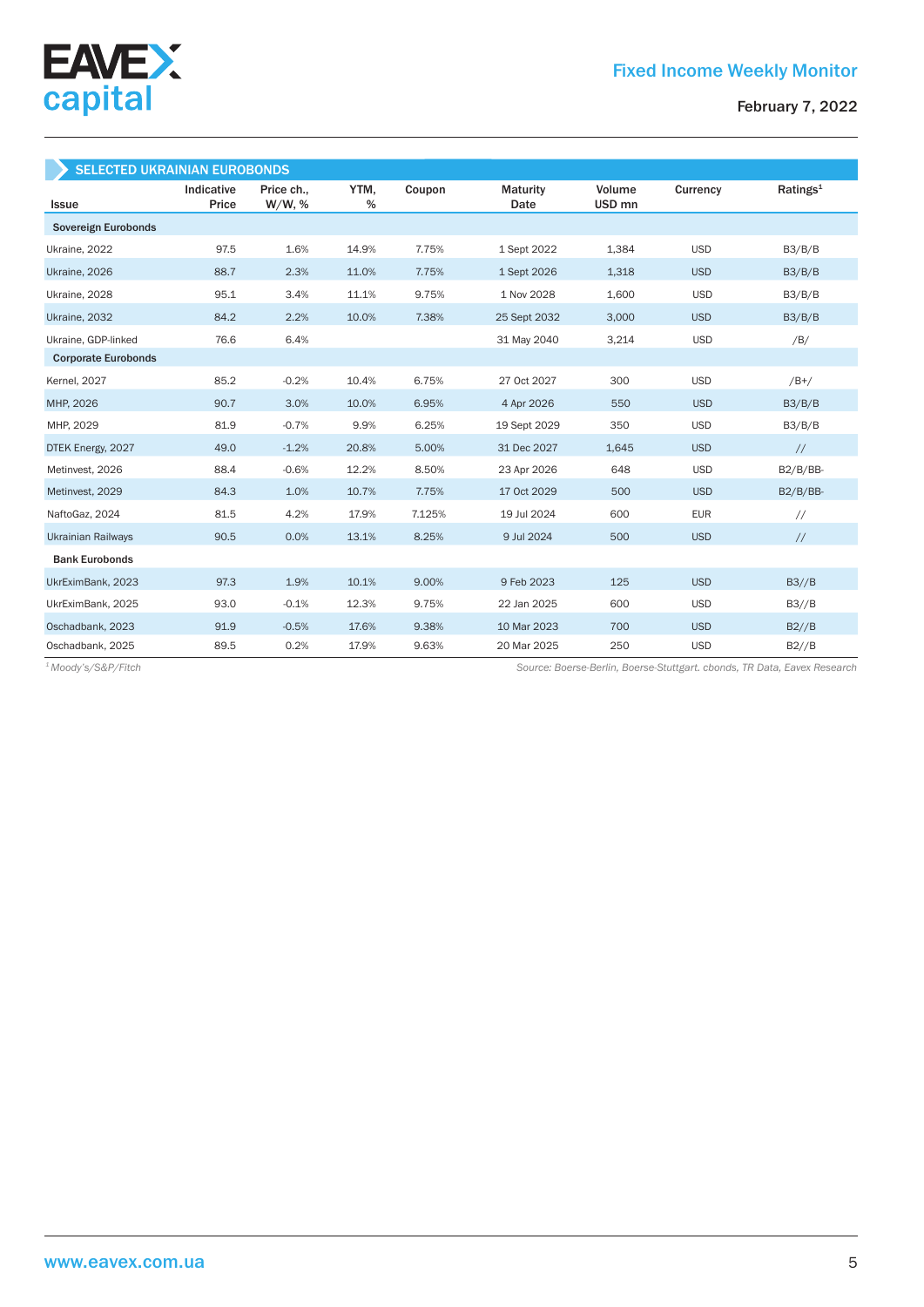

# UKRAINIAN DOMESTIC BONDS

|                              |             |             |           |           | Coupon |                      | Volume           |
|------------------------------|-------------|-------------|-----------|-----------|--------|----------------------|------------------|
| Issue                        | Price (Bid) | Price (Ask) | YTM (Bid) | YTM (Ask) | Period | <b>Maturity Date</b> | UAH mn           |
| <b>UAH denominated Bonds</b> |             |             |           |           |        |                      |                  |
| UA4000204002                 | 100.7       | 101.6       | 14.5%     | 11.2%     | S/A    | 11 May 2022          | 12,917           |
| UA4000218325                 | 99.1        | 99.9        | 13.2%     | 11.8%     | S/A    | 20 Jul 2022          | 13,415           |
| UA4000199210                 | 100.1       | 102.1       | 16.5%     | 12.0%     | S/A    | 12 Oct 2022          | 14,993           |
| UA4000201255                 | 100.7       | 104.3       | 16.0%     | 12.7%     | S/A    | 24 May 2023          | 6,470            |
| UA4000201255                 | 87.5        | 95.4        | 17.5%     | 12.7%     | S/A    | 22 May 2024          | 18,105           |
| UA4000204150                 | 96.8        | 106.9       | 18.0%     | 13.5%     | S/A    | 26 Feb 2025          | 41,080           |
| UA4000207518                 | 74.7        | 86.2        | 18.0%     | 14.0%     | S/A    | 20 May 2027          | 7,018            |
|                              |             |             |           |           |        |                      |                  |
| <b>USD denominated Bonds</b> |             |             |           |           |        |                      |                  |
| UA4000215909                 | 99.2        | 100.6       | 4.7%      | 3.3%      | S/A    | 2 Feb 2023           | <b>USD 330mn</b> |

*Source: TR Data, Eavex Research*